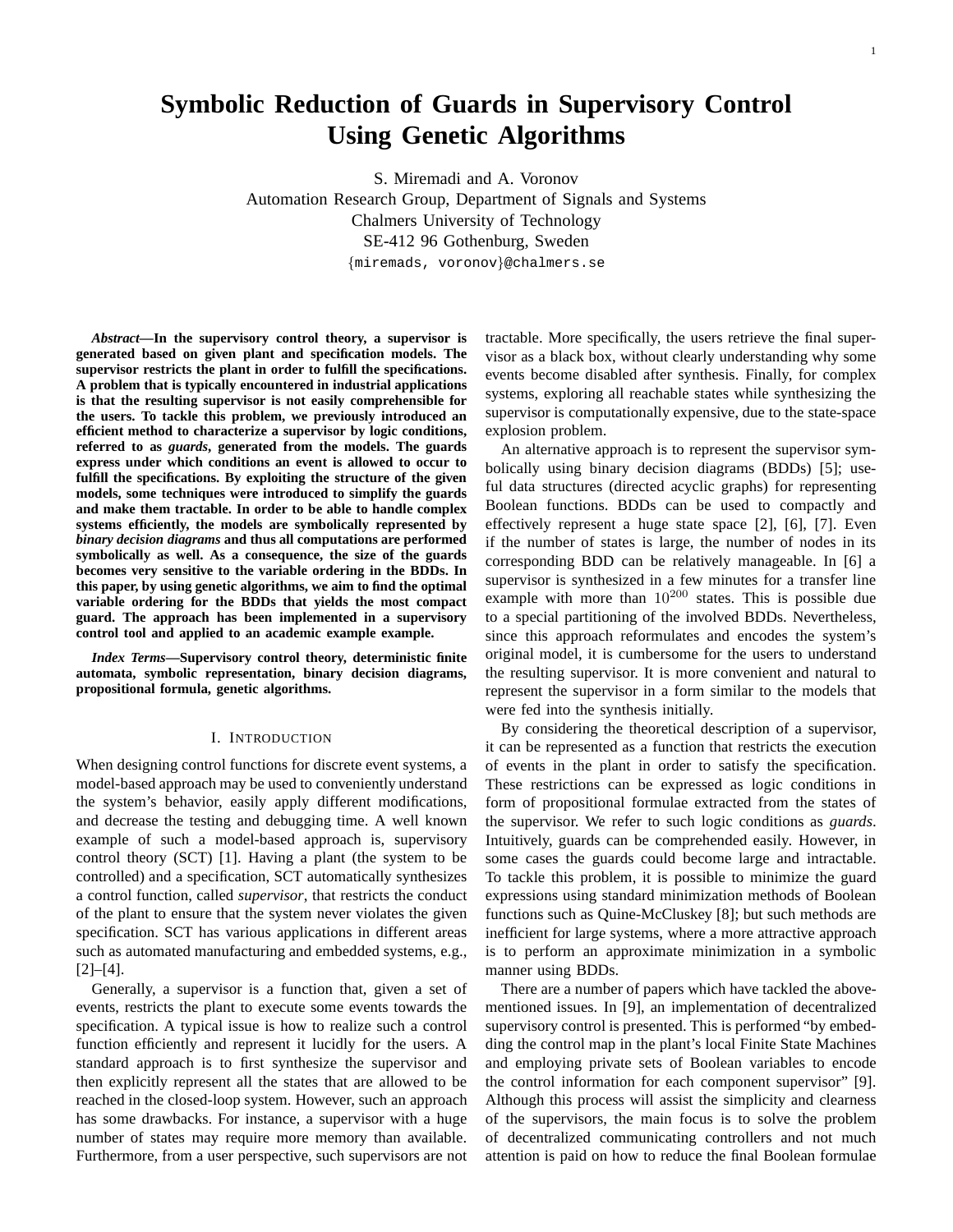for more complex systems.

Another class of approaches for supervisory synthesis, based on linear algebraic representation of Petri net models of the plants, has been presented in [10]–[13]. In these methods, the specifications are added to the plants in the form of linear predicates, which can be considered as constraint conditions. The resulting controller can also be formulated in a similar way as suggested in this paper. However, each approach has some restrictions. The non-blocking problem is not considered in [10]. In addition, in order to employ this approach, the system should satisfy a particular structural condition: the uncontrollable subnet extracted from the Petri net model must be loop free. In [11] the liveness problem is considered but only for controlled marked graphs. The approach proposed in [12] is applicable if the supervisory net has a convex reachability set. The focus is mainly on efficient automatic verification. In [13] the request for a minimally restrictive supervisor is abandoned, in favor of a more easily computed but also more restrictive control function.

In [14], the supervisor is represented as a set of control functions expressed by BDDs, which is relatively close to our approach. Each control function is connected to an event, which specifies when the event is allowed to be executed in order to satisfy the specifications. The system is modeled by hierarchal models called state tree structures. However, as stated earlier, for users not familiar with BDDs, having the supervisor as a number of BDDs would be hard to understand. Even for users familiar with BDDs, the tree-structured models typically become comprehensible for systems where the plants and specifications consist of a limited number of states. Otherwise, it would be complicated for the users to relate the BDD-variables to the state trees. Furthermore, it is possible to obtain simpler conditions in terms of guards by utilizing the structures of the original models. Besides, the major focus in [14] is to design a nonblocking supervisor for huge systems, rather than generating comprehensible guards added to the original automata for characterizing the supervisor.

Andersson et al. in [4] propose an algorithm for manufacturing cell controllers to extract the relations between the desired operations in the cell from the supervisor. The main advantage of these relations is to give an easy-to-read representation of the control function, and make the method usable in an industrial setting. However, their approach can merely be applied to models with a special structure and the method is not suitable for large systems. The problem formulation tackled in our paper is inspired from [4].

Previously, in [15] we presented an approach to characterize a supervisor by a set of reduced and tractable guards, which are generated based on states of the original plant and specification models. The guards can then be attached to the original models and restrict the plants' behavior. To obtain more simplified guards, a set of don't-care states were exploited and some heuristic techniques were applied, which were shown to be crucial in the reduction of the generated guards. To tackle large and complicated problems, all computations are based on BDDs. The work in [15] has some main features. The final representation, i.e., the guards, will preserve all the properties of the supervisor. The method is applicable to any system and

no structural conditions are required. The supervisor is represented by a set of guards, that are understandable for the users, rather than other data structures such as BDDs. In addition, the guards can be easily implemented in a programmable logic controller.

This work is a continuation of [15]. In [15] since the guards are directly generated from the BDDs, the size of the guards is significantly sensitive to the variables ordering of the BDDs. In this paper, by using genetic algorithms, we aim to find the optimal variable ordering for the BDDs that yields the most compact guard. Usually, more compact guards are more comprehensible for the users. We have applied the method to an example representing a real car manufacturing cell and compared the results with the results of [15].

This paper is organized as follows: Section II provides some preliminaries including extended finite automata and binary decision diagrams, which are the fundamental concepts in our work. Supervisory control theory is briefly described in Section III. In Section IV, we show how the guards are generated and how they can be used to represent the supervisor modularly by the original EFAs. Section V explains how the computed guards can be reduced using genetic algorithms. The whole process is applied to a case study in Section VI. Finally, Section VII provides some conclusions and suggestions for future work.

#### II. PRELIMINARIES

This section provides some preliminaries that are used throughout this paper.

#### *A. Extended Finite Automata*

The modeling formalism used in this work is *Extended Finite Automaton (EFA)* [16], which is an augmentation of an ordinary finite automaton with discrete variables.

**Definition II.1** (Extended Finite Automaton)**.**

An extended finite-state automaton  $E$  is a 6-tuple

$$
\mathbf{E} = (L, D, \Sigma, \rightarrow, L^0, D^0, L^m, D^m),
$$

where

- L is a finite set of locations,
- $D = D_1 \times \ldots \times D_n$  is the domain of n variables  $V =$  $\{v_1, \ldots, v_n\}$ , where  $D_i \subseteq \mathbb{Z}$ ,
- $\overline{\Sigma}$  is a nonempty finite set of events,
- $\rightarrow \subseteq L \times \Sigma \times \mathcal{G} \times \mathcal{A} \times L$  is the transition relation,
- $L^0 \subseteq L$  is the set of initial locations,
- $D^0 = D_1^0 \times \ldots \times D_n^0$  is the set of initial values of the variables,
- $L^m \subseteq L$  is the set of marked locations that are desired to be reached, and
- $D^m$  is the marked valuations of the variables,

where  $G$  and  $A$  is sets of constraining expressions, called *guards*, and updating functions, called *actions*, respectively.

The guards and actions are associated to the transitions of the automaton. A transition in an EFA is executed if and only if its corresponding event occurs and its corresponding guard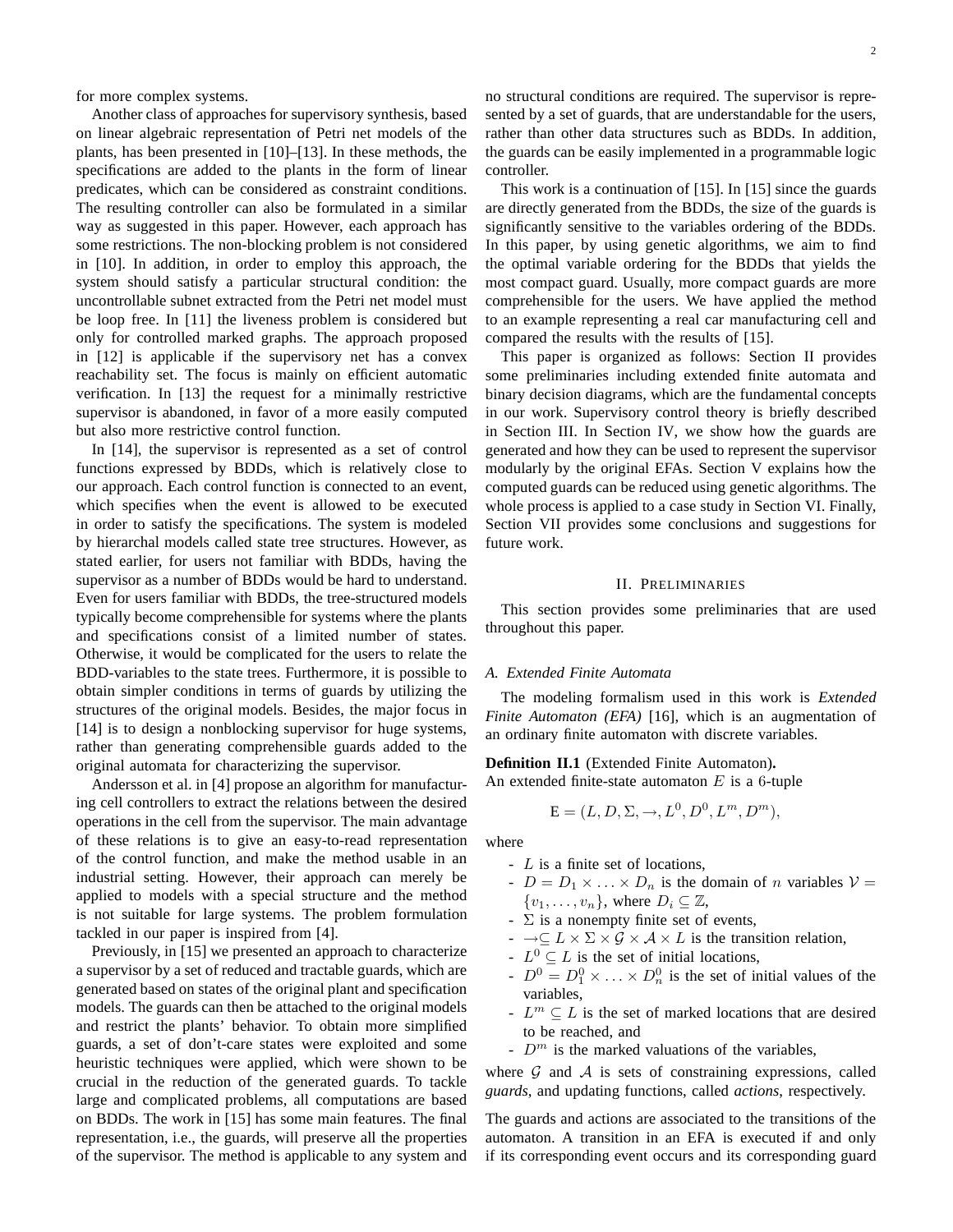becomes satisfied, which may follow by updates of a set of variables.

In the EFA framework, an arithmetic expression  $\varphi$  is formed according to the grammar

$$
\varphi ::= \omega \mid v \mid (\varphi) \mid \varphi + \varphi \mid \varphi - \varphi \mid \varphi * \varphi \mid \varphi / \varphi \mid \varphi \% \varphi,
$$

where  $v \in V$  and  $\omega \in \bigcup_{i=1}^n D_i$ . We denote an *evaluation* by  $\mu \in D$ , meaning that a value is assigned to each variable.

A guard  $g \in \mathcal{G}$  is a propositional expression formed according to the grammar

$$
g \ ::= \ \varphi < \varphi \mid \varphi \leq \varphi \mid \varphi > \varphi \mid \varphi \geq \varphi \mid \varphi == \varphi \mid
$$
\n
$$
(g) \mid g \land g \mid g \lor g \mid \top \mid \bot,
$$

where ⊤ and ⊥ represent boolean logic true and false, respectively. All nonzero values are considered as ⊤. The semantics of a guard g is specified by a *satisfaction relation*  $\models$ , the evaluation  $\mu$  for which of guard g is ⊤; written  $\mu \models q$ .

An action  $\mathbf{a} \in \mathcal{A}$  is an *n*-tuple of functions  $(a_1, \ldots, a_n)$ , updating variables. An action function  $a_i : D \to D_i$  is formed as  $v_i := \varphi$ . For brevity, we use the following notation:

$$
\mathbf{a}(\mu) \triangleq (a_1(\mu), \ldots, a_n(\mu)).
$$

An action function  $a_i$  that does not update variable  $v_i$  is denoted by  $\xi$ . The symbol  $\Xi$  is used to denote an *n*-tuple  $(\xi, \xi, \ldots, \xi)$ , indicating that no variable is updated. The semantics of an action function can also be represented by a relation,

$$
\mathsf{SAT} \mathcal{A}(\mathbf{a}) \triangleq \{ (\mu, \hat{\mu}) \mid \hat{\mu} = \mathbf{a}(\mu) \}. \tag{1}
$$

For modeling purposes, it is often easier to have a modular representation, specially for complex systems. Then, to have a monolithic model of the system we need to compose the multiple EFAs in the model. The composition is performed by the *full synchronous composition* operator, denoted by  $\parallel$ , described in [16].

The semantics of an EFA can be represented by its corresponding *transition system* that is based on the states, i.e., locations and variable values, of the model. In the following definition we use the *SOS-notation* (Structured Operational Semantics). The notation  $\frac{\text{premise}}{\text{conclusion}}$  should be read as: if the proposition above the "solid line" (premise) holds, then the proposition under the fraction bar (conclusion) holds as well.

#### **Definition II.2** (Transition System)**.**

Let  $E = (L, D, \Sigma, \rightarrow, L^0, D^0, L^m, D^m)$  be an EFA. Its corresponding explicit state transition relation, denoted by  $TS(E) = (Q, \Sigma, \rightarrowtail, Q^0, Q^m)$ , is a 5-tuple where

- $Q = L \times D$ , is the finite set of states,
- $\overline{\Sigma}$ , is the set of events,
- $\mapsto \subseteq Q \times \Sigma \times Q$ , is the explicit transition relation defined by the following rule:

$$
\frac{(l, \sigma, g, \mathbf{a}, \hat{l}) \in \to \ \land \ \mu \models g}{((l, \mu), \sigma, (\hat{l}, \mathbf{a}(\mu))) \in \to},
$$
\n(2)

- $-Q^0 = L^0 \times D^0$ , is the set of initial states,
- $Q^m = L^m \times D^m$ , is set of marked states.

#### *B. Binary Decision Diagrams*

Binary Decision Diagrams (BDDs) are powerful data structures for representing Boolean functions. For large systems where the number of states grows exponentially, BDDs can improve the efficiency of set and Boolean operations performed on the state sets [6], [17]–[19].

Given a set of  $m$  Boolean variables  $\mathcal{B}$ , a Boolean function  $f: \mathbb{B}^m \to \mathbb{B}$  ( $\mathbb B$  is the set of Boolean values, i.e., 0 and 1) can be expressed using Shannon's decomposition [20]. This decomposition can be expressed by a directed acyclic graph, called a BDD, which consists of two types of nodes: *decision nodes* and *terminal nodes*. A terminal node can either be *0 terminal* or *1-terminal*. Each decision node is labeled by a Boolean variable and has two edges to its *low-child* and *highchild*, corresponding to assigning 0 and 1 to the variable, respectively. The *size* of a BDD, denoted as |B|, refers to the number of decision nodes.

The power of BDDs lies in their simplicity and efficiency to perform binary operations. The time complexity of a binary operator between two BDDs  $B_1$  and  $B_2$  is  $O(|B_1|\cdot|B_2|)$ . However, the quantification operators have exponential time complexity. For a more elaborate and verbose exposition of BDDs and the implementation of different operators, refer to [21], [22].

In a BDD graph, a variable  $b_1$  has a lower (higher) *order* than variable  $b_2$  if  $b_1$  is closer (further) to the root and is denoted by  $b_1 \prec b_2$  ( $b_2 \prec b_1$ ). The variable ordering will impact the size of the BDD, however, finding an optimal variable ordering of a BDD is an NP-complete problem [23].

#### III. SUPERVISORY CONTROL THEORY

Supervisory Control Theory (SCT) [1], [24] is a general theory to automatically synthesize a control function, referred to as *supervisor*, based on a given plant and specification. A specification describes the allowed and inhibited behaviors. The supervisor restricts the conduct of plant to guarantee that the system never violates the given specification. However, it is often desired, and also in our work, that the supervisor restricts the plant as least as possible, referred to as *optimal* or *minimally restrictive* supervisor. This gives the developers several alternatives to implement the controller and performing further analysis such as time or energy optimization.

In the context of SCT, the behavior of a system is usually represented by its language, i.e. the sets of strings that the system may generate. Conventionally, automata has been used as the modeling formalism to generate the language. In this work, the problems are modeled by EFAs, and the result, i.e., the supervisor, is represented by EFAs as well. As mentioned earlier, we assume that the systems are deterministic, in the sense that at each moment, the supervisor knows the current and next state of the system. Therefore, we only consider deterministic EFAs.

A plant  $P$  can be described by the synchronization of a number of sub-plants  $P = P_1 || P_2 || \dots || P_l$ , and similarly for a specification  $Sp = Sp_1||Sp_2|| \dots ||Sp_m$ . There are different ways of computing a supervisor such as monolithic [1], modular [25], and compositional [26] synthesis. In our approach we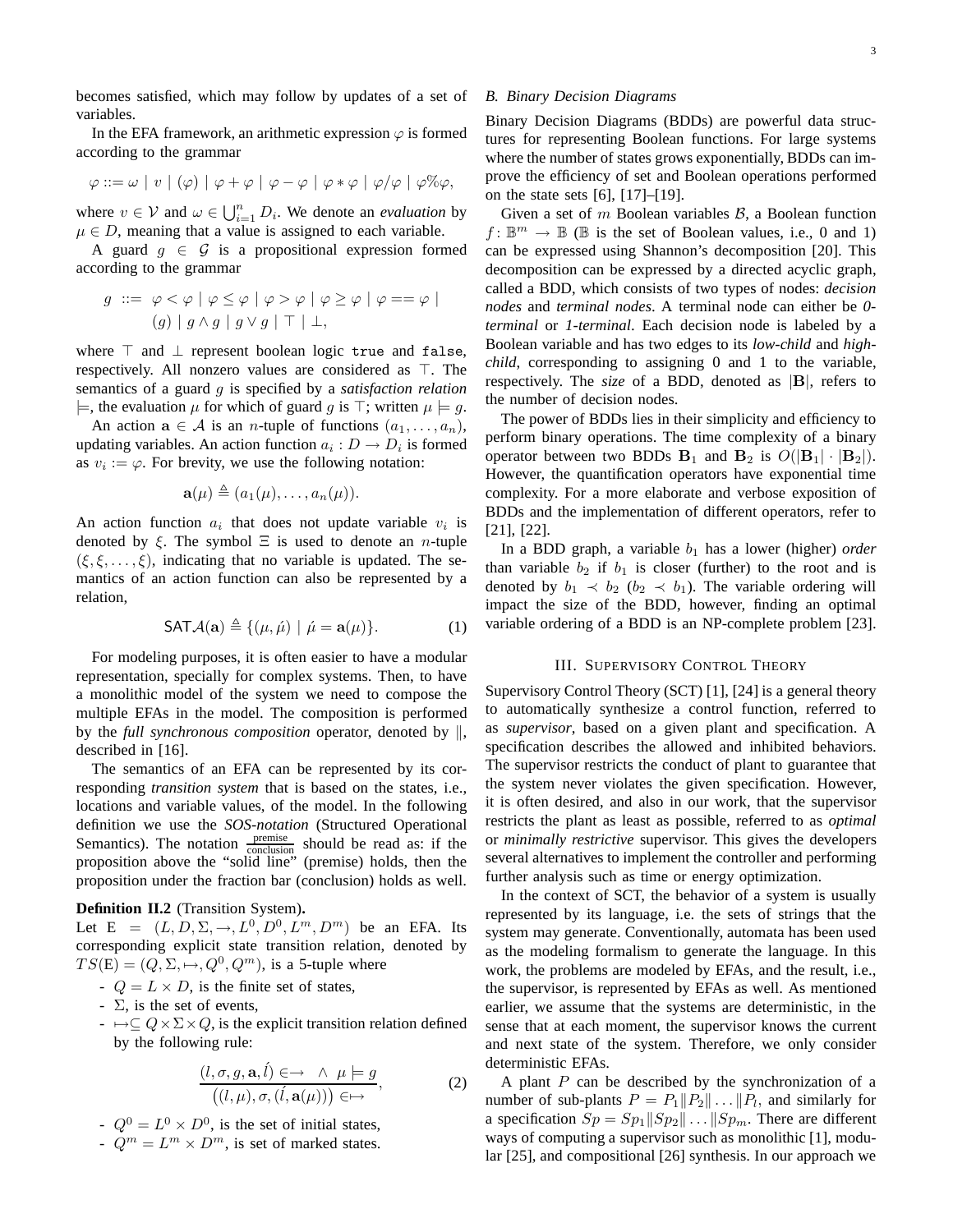apply monolithic synthesis, which is performing fixed-point computations on the single composed automaton  $S_0 = P||Sp$ . After the synthesis procedure, some *blocking* states may be identified, which are the states from where no marked state can be reached. In SCT, the events can be divided into two disjoint subsets: *controllable events*, that can be prevented from executing by the supervisor; and *uncontrollable events*, which cannot be influenced by the supervisor [1], [24]. In addition to the blocking states, the synthesis procedure may also identify some *uncontrollable* states, which are states from where the plant executes an uncontrollable event that violates the specification. By removing the blocking or controllable states from  $S_0$ , a *nonblocking* or *controllable* supervisor is obtained, respectively. For a more formal description of SCT refer to [1], [24].

### IV. REPRESENTATION OF THE SUPERVISOR AS EFAS

The last step is to compute the supervisor represented as EFAs. This computation is performed in three steps:

- 1) Compute a BDD representing the safe states.
- 2) Transform the computed BDD to guard expressions.
- 3) Attach the guards to the original EFAs.

Initially, the set of the safe states is computed by fixed point computations based on the synthesis algorithm described in [6].

- In stage 2, based on  $Q_{sup}$ , we create two sets of states [15]:
- $Q_a^{\sigma}$ : The set of states in the supervisor where the execution of  $\sigma$  is defined for the supervisor.
- $Q_f^{\sigma}$ : The set of states in the supervisor where the execution of  $\sigma$  is defined for  $S_0$ , but not for the supervisor.

By utilizing  $Q_{\mathbf{a}}^{\sigma}$  and  $Q_{\mathbf{f}}^{\sigma}$  a guard expression  $\mathcal{G}^{\sigma}(\langle q^{E_1}, q^{E_2}, \ldots, q^{E_n} \rangle)$  is generated for each controllable event  $\sigma \in \Sigma_c^{S_0}$ :

$$
\mathcal{G}^{\sigma}(\langle q^{E_1}, q^{E_2}, \dots, q^{E_n} \rangle) =
$$
\n
$$
\begin{cases}\n\text{true} & \text{if } (\langle q^{E_1}, q^{E_2}, \dots, q^{E_n} \rangle) \in Q^{\sigma}_{\mathbf{a}} \\
\text{false} & \text{if } (\langle q^{E_1}, q^{E_2}, \dots, q^{E_n} \rangle) \in Q^{\sigma}_{\mathbf{f}} \\
\text{don't} - \text{care} & \text{otherwise}\n\end{cases}
$$

where  $q^{E_i}$  represents the current state of EFA  $E_i$ .  $\mathcal{G}^{\sigma}(\langle q^{E_1}, q^{E_2}, \ldots, q^{E_n} \rangle)$  evaluates to true if  $\sigma$  is allowed to be executed from the state  $\langle q^{E_1}, q^{E_2}, \dots, q^{E_n} \rangle$ . The size of a guard  $G$ , denoted by  $|G|$ , is defined by the number of atomic equality and nonequality terms in the guard expression.

### *A. Guard Generation*

The guards are computed in the following consequent steps:

- Compute the corresponding BDDs for  $Q_{\mathbf{a}}^{\sigma}$  and  $Q_{\mathbf{f}}^{\sigma}$ .
- Convert the BDDs to integer decision diagrams.
- Convert the integer decision diagrams to guards.

First, the corresponding BDDs for the state sets are computed. Next, the BDDs are converted to their corresponding *integer decision diagrams* (IDDs) [7], which will be used to generate the guards in the last step. An IDD is an extension to a BDD where the number of terminals is arbitrary and the domain of the variables in the graph is an arbitrary set of integers. For our purpose, we use an IDD with two terminals, 0-terminal and 1-terminal.

To represent a state  $\langle q^{A_1}, q^{A_2}, \dots, q^{A_n} \rangle$  in the closed-loop automaton  $A_1 \parallel ... \parallel A_n$ , each IDD-variable is associated to an automaton  $A_i$  that has  $Q^{A_i}$  as its domain. This domain can be mapped to an integer that is represented as an IDD. In other words, each outgoing edge from node  $A_i$  represents a state in  $A_i$ . Hence the maximum number of edges from a node  $A_i$  is  $|Q_i^A|$ . As for BDDs the number of edges and nodes for an IDD can also be reduced. For simplicity, we use the names of the states on the IDD-edges rather than integers in the sequel.

Using IDDs to generate guards has some advantages in comparison to BDDs: 1) they make it easier to handle and manipulate propositional formulae; 2) they exploit some of the common subexpressions in a guard yielding a more factorized and smaller formula; 3) they depict a more understandable model of the state set, since the nodes and edges represent names of the automata and states, respectively. On the other side different manipulations can be carried out more efficiently on BDDs compared to IDDs. The procedure of converting a BDD to an IDD is presented in [15].

The last step of obtaining the guard is to convert the IDDs to propositional formulae. For a given IDD, a topdown depth first search is used to traverse the graph and generate its corresponding propositional formula. The algorithm starts from the root and visits the nodes whilst generating the expression and ends at the 1-terminal.

For each node in the IDD, the corresponding expressions of the edges belonging to the same level (the children of that node) are logically disjuncted and if the edges belong to different levels they are logically conjuncted. Hence, the propositional formula for the IDD in Fig. 1 is



**Fig. 1:** Recursive representation of an IDD.  $r \wedge ((p_1 \wedge S_1) \vee (p_2 \wedge S_2)),$ 

R

r  $p_1 \not\bigtriangleup \!\!\!\!\! \bigtriangleup p_2$ 

A

B) (B

**1**

 $S_1 \bigcap S_2$ 

where  $p_i$  is the corresponding expression of the edge that lead to one of  $A$ 's children and  $S_i$  is the corresponding expression from the node to the 1-terminal, that is recursively computed. A pseudo-algorithm of this process is presented in [15].

### *B. Guard Attachment*

Since  $q^{E_i} \in L^{E_i} \times V$ , the generated guard will be a combination of  $\ell^{E_i} = \ell_i^{E_i}$  (or  $\ell^{E_i} \neq \ell_i^{E_i}$ ) and  $v^i = v^i_j$  (or  $v^i \neq v^i_j$ ) expressions. Each variable  $\ell^{E_i}$  holds the current location of EFA  $E_i$ . However, since they are not defined in the model, they should be declared and added to the set of variables in the model. Thus, the variable  $v$  is extended to  $v^+ = (v^1, \ldots, v^n, \ell^{E_1}, \ldots, \ell^{E_N})$ . Hence, the transition function of each automaton  $E_i$  is extended as follows:

$$
\rightarrow_{E_i}^+ = \{ \ell^{E_i} \stackrel{\sigma}{\rightarrow}_{g/a^+} \ell^{E_i} \mid \forall \ell^{E_i} \stackrel{\sigma}{\rightarrow}_{g/a} \ell^{E_i} \in \rightarrow_{E_i}, a^+(v^+) = (a^1(v), \dots, a^n(v), \ell^{E_1}, \dots, \ell^{E_i}, \dots, \ell^{E_N}).
$$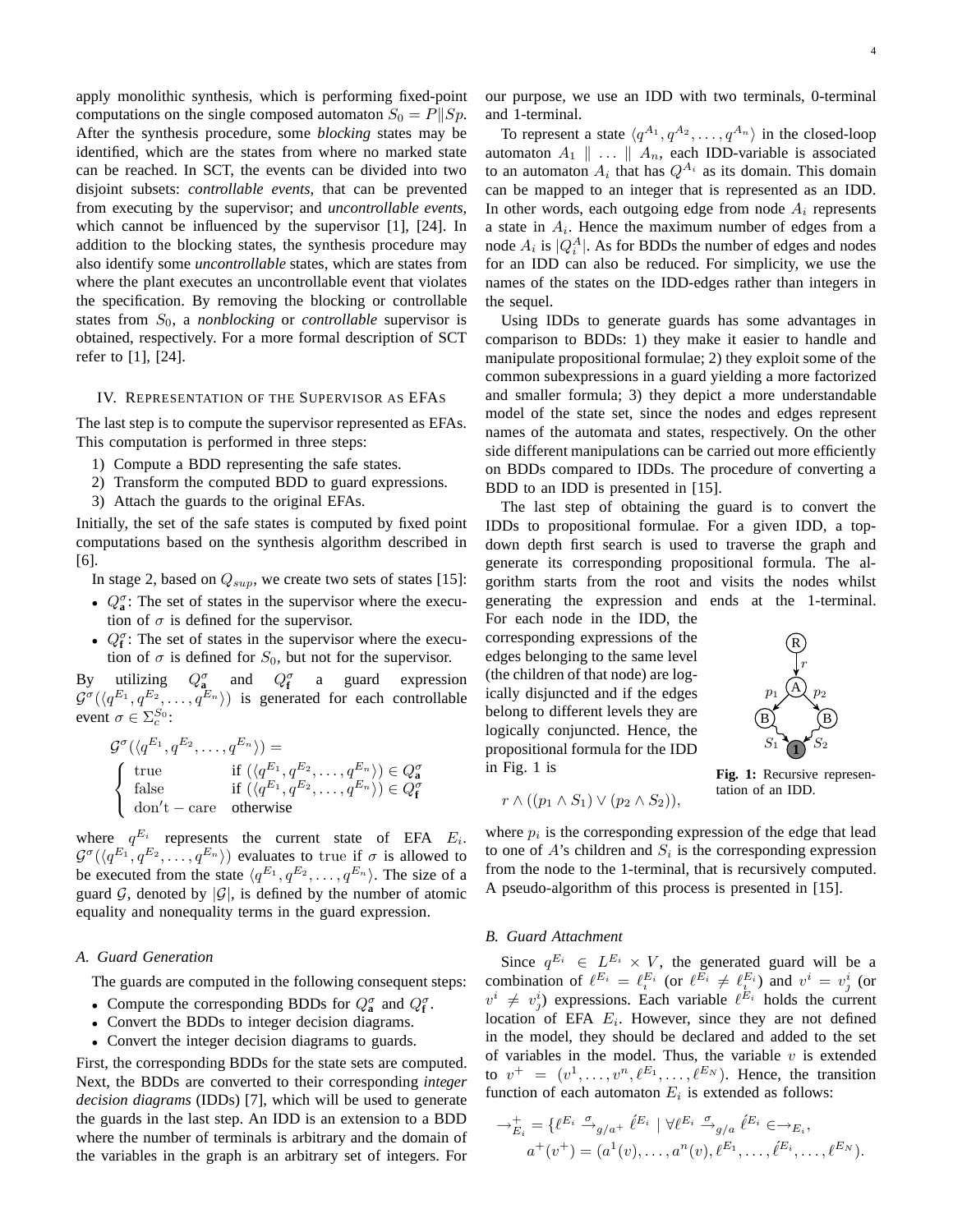Nevertheless, this extension can be performed implicitly so that it becomes transparent to the user. Finally, for each EFA  $E_i$  in the model, each generated guard  $\mathcal{G}^{\sigma}$  is conjuncted with the guards in  $\rightarrow_{E_i}^+$  that include event  $\sigma$ ; forming a new EFA  $E_i^{sup}$  where

$$
\label{eq:3.1} \begin{split} \rightarrow_{E_i^{sup}} = & \{ \ell \xrightarrow{ \sigma }_{g^+/a^+} \ell \mid \\ & \forall \ell \xrightarrow{ \sigma }_{g/a^+} \ell \in \rightarrow_{E_i}^+, g^+ = g \wedge \mathcal{G}^{\sigma} \} . \end{split}
$$

Consequently, the supervisor can be represented in a modular manner, deducing that  $E_1^{sup} \parallel \ldots \parallel E_N^{sup}$  satisfies the specification without any forbidden states.

#### V. GUARD REDUCTION USING GENETIC ALGORITHMS

A *genetic algorithm* (GA) is a search heuristic that mimics the process of natural evolution. Genetic algorithms belong to the larger class of evolutionary algorithms (EA), which generate solutions to optimization problems using techniques inspired by natural evolution, such as inheritance, mutation, selection, and crossover. In a genetic algorithm, a population of strings (called *chromosomes*), which encode candidate *solutions* (called *individuals*) to an optimization problem, evolves toward better solutions. The evolution usually starts from a population of randomly generated individuals and happens in generations. In each generation, the fitness of every individual in the population is evaluated, multiple individuals are stochastically selected from the current population (based on their fitness), and modified (recombined and possibly randomly mutated) to form a new population. The new population is then used in the next iteration of the algorithm.

In this paper, a GA is used to optimize the size of generated guards by changing the variables ordering of the underlying BDD.

#### *A. Representation*

Traditionally, GA works on binary strings of 0's and 1's. However, such encoding require a special repair operation to avoid creation of invalid solutions. Another encoding was introduced for solving Traveling Salesmen Problem [27] and later used for minimization of BDDs [28], which represents a variable ordering as an integer string of length  $n$ , where  $n$  is the number of variables in a BDD, and each integer appears in the string once.

### *B. Initialization*

The population is initialized by generating random individs. Each individ is generated by randomly permutating chromosomes in initially sorted individ. If a new individ already exists in the population, it is discarded. Individs are added until population size reaches a predefined size.

# *C. Selection*

The selection of the individuals for mating pool is performed by roulette wheel selection, where each individ is chosen with a prbability proportional to its fitness. As a fitness measure of an individ, the size of the guard generated using



**Fig. 2:** Crossover operation.

the variable ordering encoded by the individ was used. The computation of the guard is performed based on the procedure mentioned earlier in the paper, described in more detail in [15]. Additionally, some of the best individs of the old generation are also included in the new generation, to ensure that the best element is never lost.

# *D. Crossover*

For each new solution to be produced, a pair of "parent" solutions is selected for breeding from the mating pool selected previously. Two parents are combined with each other using *crossover* operation to produce a "child". New parents are selected for each new child, and the process continues until a new population of solutions of appropriate size is generated. In a traditional implementation of the crossover operation, a random cut point is selected, and the chromosome of the first parent is taken up to the cut point, and chromosome of the second parent is taken from cut point to the end. This however would produce invalid variable orderings. Instead, we use a crossover illustrated in Fig. 2 [28], [29], where genes of the chromosome of the first parent are taken up to the cut point, while from the second parent all other missing genes are taken in the order they appear. This preserves relative order of some of the variables of both parents, and always generates valid solutions.

#### *E. Mutation*

Mutation helps diversifying solutions and escaping local minima. We implemented swapping of two genes in an individual as a mutation operation.

#### *F. Termination*

We terminated the algorithm after a predefined number of iterations, or when no better individuals were produced after several consecutive iterations.

#### VI. ACADEMIC EXAMPLE

The guard generation procedure discussed in the previous sections will be applied to the classic Dining Philosophers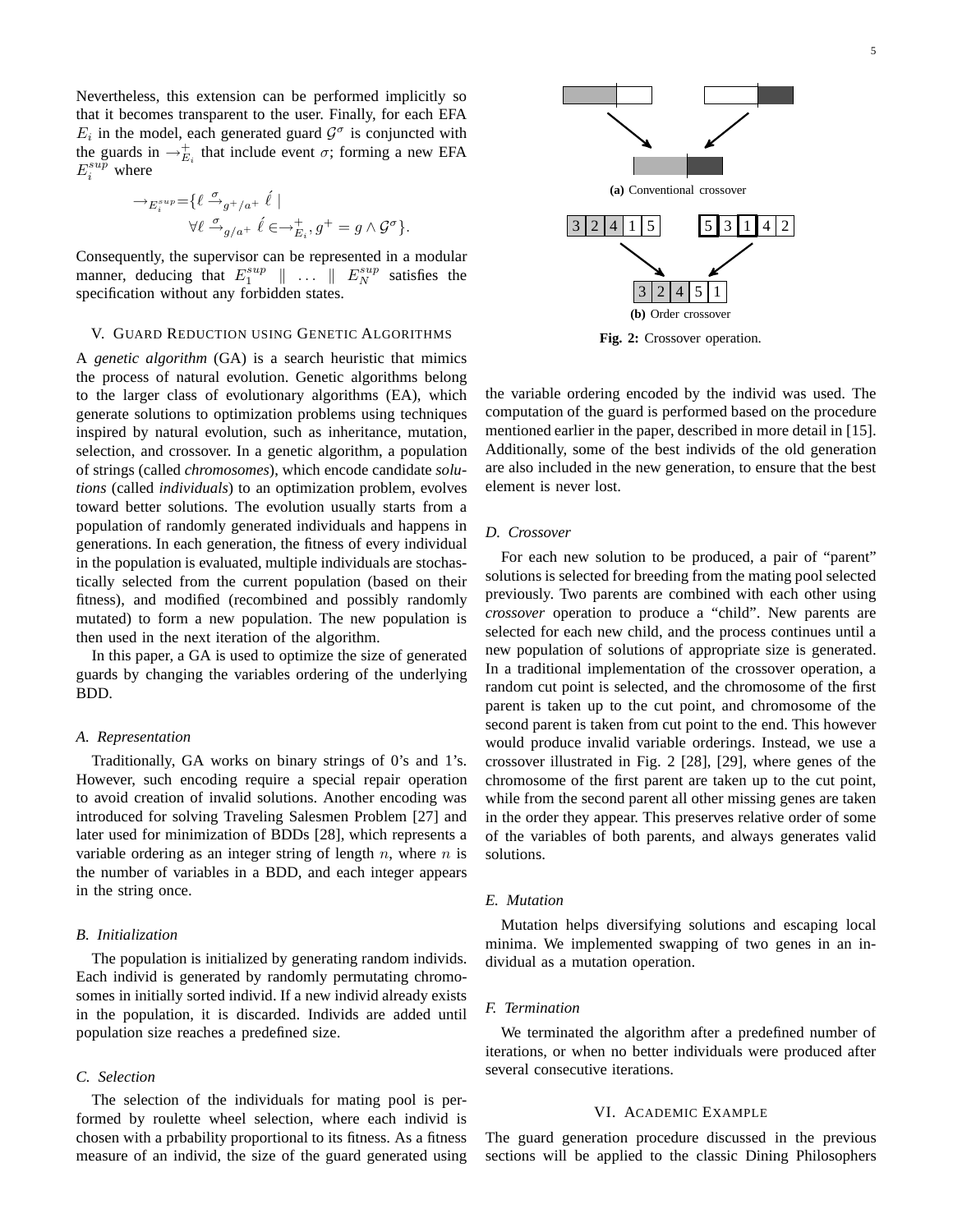problem, which was designed by Dijkstra to illustrate the problem of deadlock in parallel processes with shared resources [34]. The popularity of this model for explaining deadlock is probably due to its very illustrative way of explaining "circular wait" and "starvation". The original problem consists of 5 philosophers sitting around a table. The philosophers either think or eat. In order to eat, each philosopher will need two forks, which are placed to the left and right of each philosopher. As the forks are shared between the philosophers (there are only n forks on the table), a circular wait situation may arise. There are in fact two deadlocks in this system: when each philosopher have taken his left fork and is waiting for the right fork, and vice versa. What make this particularly interesting is that all processes participate in the deadlock situation.

The program is implemented in JAVA programming language using Supremica libraries [30], [31], which uses *Java-BDD* [32] as the BDD package. The example was conducted on a standard PC (Intel Core 2 Quad CPU @ 2.4 GHz and 3GB RAM) running Windows XP.

The model consists of an automaton (plant) for each philosopher and an automaton (specification) for each fork. Automata  $Philo: 1$  and  $Fork: 1$  are shown in figures 3 and 4. Each  $Philo: i$  automaton consists of the following states: think,  $lu$ , ready, eat, where  $lu$  means that the philosopher has lifted up the left work. The interpretations for the other states are straightforward. The events for philosopher  $i$  are:

takei: *j*: Philosopher *i* takes (lifts) fork *j*.

start\_eatingi: Philosopher  $i$  starts eating. puti: $i$ : Philosopher  $i$  puts down fork  $j$ .



**Fig. 3:** Plant model for Philo:1.



**Fig. 4:** Specification model for Fork:1.

The closed-loop automaton consists of 1973 reachable states where 2 of those are blocking. After the synthesis, the nonblocking supervisor consists of 1971 states and 7985 transitions. Table I compares the sizes of the guards between the implementation in [15] and the implementation including GA. The events that are always enabled by the supervisor (when the guard becomes true) are not included in the table. The supervisory synthesis, which is merely computed once for all events, was performed by BDD operations and was completed in less than a second. The computation time for generating the guards for all events with and without considering GA was 6 minutes and 1 second, respectively. It can be observed that it takes much longer time for the GA-based implementation. The reason is the time consuming operation for changing the variable ordering of the BDDs during the computation of the fitness value.

With respect to the sizes of the guards, we can see a clear reduction when considering GA. As an example, following shows the guard for event *take4:5*,

$$
F1 \neq 1 \lor P5 \neq ru \lor (P1 \neq ru \land P1 \neq eat)
$$
  
 
$$
\lor P4 \neq think \lor (P2 \neq rd \land P2 \neq ru)
$$
  
 
$$
\lor F4 \neq 1 \lor P3 = eat \lor P3 = ready \lor P3 = ld
$$
  
(3)

$$
P3 \neq ru \lor P2 \neq ru \lor P5 \neq ru
$$
  
 
$$
\lor (P1 \neq eat \land P1 \neq ready \land P1 \neq ru) \tag{4}
$$

where (3) and (4) are the guards before and after applying GA.  $Pi$  and  $Fi$  are variables representing the current location of philosopher  $i$  and fork  $i$ , respectively.

#### VII. CONCLUSIONS AND FUTURE WORKS

In this paper, we introduced an evolutionary-based method to find the optimal variable ordering for the BDDs that will yield small guards. The approach can be divided into two components: guard generation and genetic algorithms. The algorithm starts by an initial population, where the individuals represent different variable orderings. The fitness value for each chromosome will be computed by generating its corresponding guard based on the algorithm in [15], briefly described in this paper. The remaining parts of the approach follows the regular steps of genetic algorithms, i.e., selection, crossover and mutation. The algorithm terminates when no

**TABLE I:** The size of the generated guards for the dining philosophers example.

| Event    | Without GA | With GA |
|----------|------------|---------|
| take3:3  | 9          |         |
| take4:5  | 11         | 6       |
| take3:4  | 9          | 5       |
| take4:4  | 9          | 4       |
| take5:5  | 11         | 5       |
| take 5:1 | 11         | 6       |
| take2:2  | 11         |         |
| take2:3  | 10         |         |
| take 1:2 | 10         |         |
| take1:1  | 12         |         |
|          |            |         |